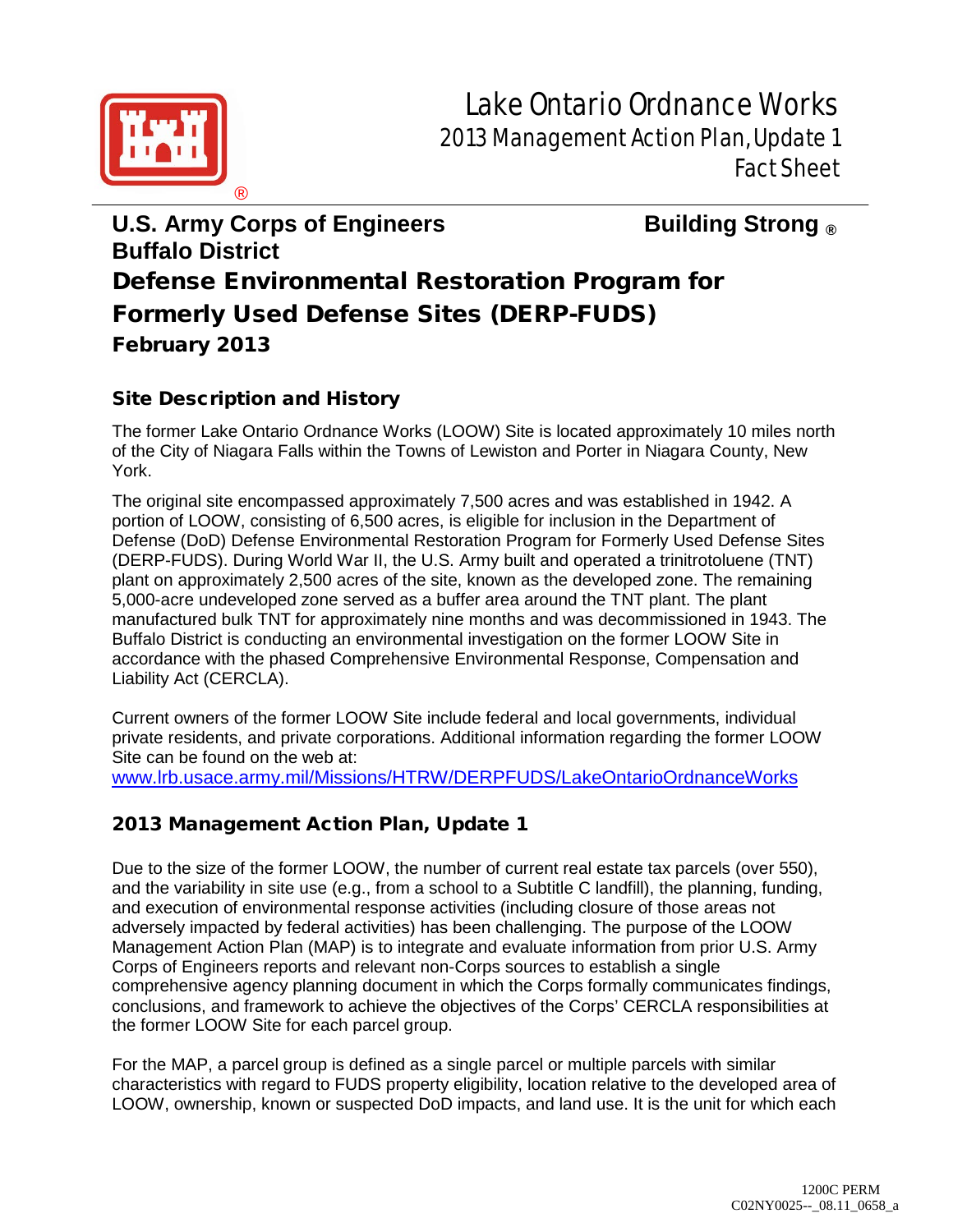Property Management Action Plan (PMAP) was developed and for which findings, conclusions, and strategies for eventual closure are presented.

The over 550 parcels that comprise the former LOOW Site have been divided into 33 separate parcel groups which are shown on the next page.

The LOOW MAP is not intended to replace or serve as a formal CERCLA decision document, but rather as a planning document with an anticipated path forward for completion of the DERP-FUDS mission at the property parcels comprising the former LOOW Site.

The MAP presents: objectives; methodologies; Corps' and other federal, state, and local agency authority and responsibilities; summary of findings and strategy; and explains why and how each of the real property parcels, defined by the Niagara County Department of Real Property, were combined into parcel groups.

The MAP and associated PMAPs were updated in February 2013. Text changes subsequent to the October 2009 version of the MAP and the PMAPs are highlighted and outlined to allow the reader easier access to updated information.